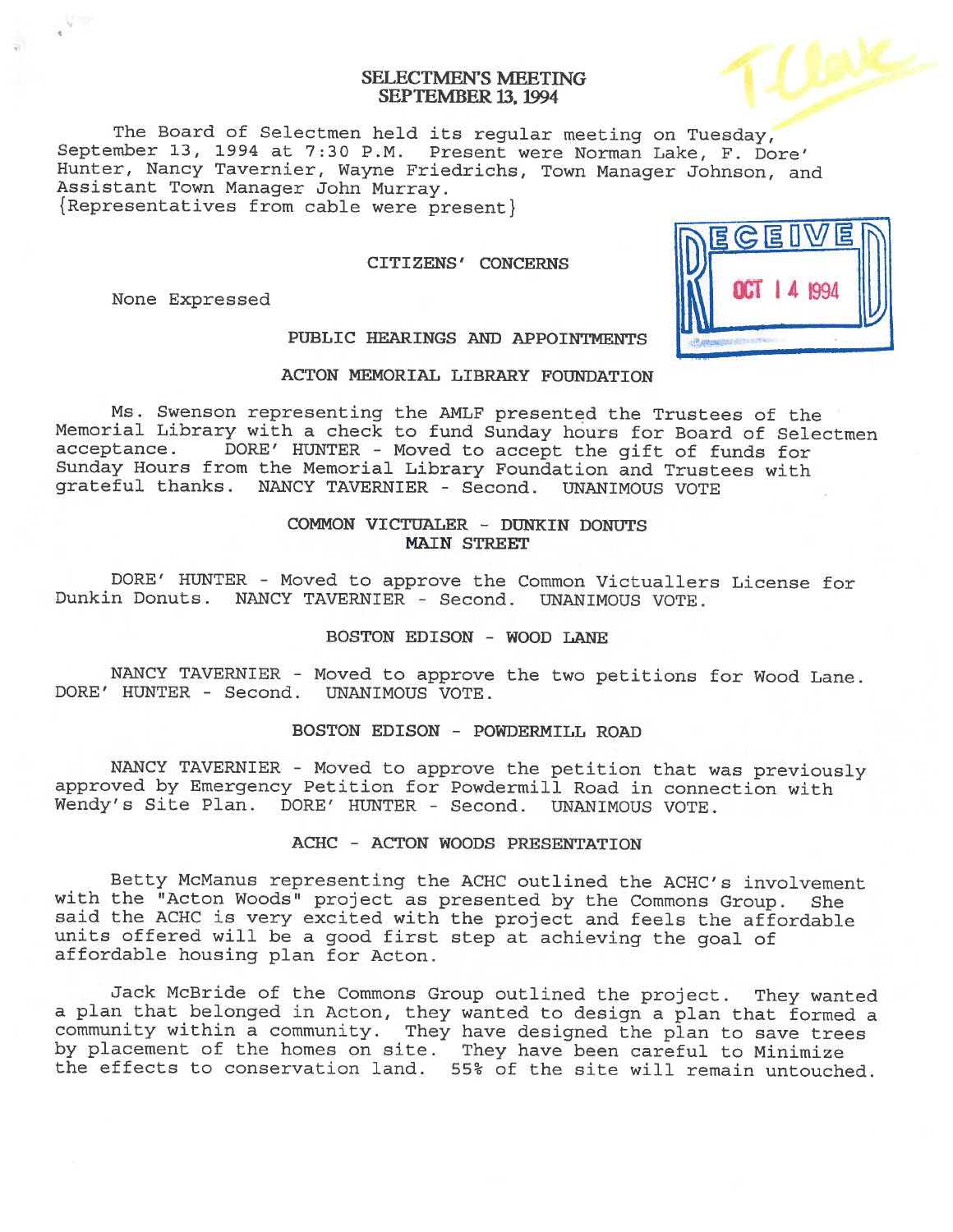They plan to submit the development through the State's LIP program. They hope to work with the Board to educate them so that they can secure the support of the Board on the application to ECOD. The application the support of the Board on the application to ECOD. turn around time is approximately 90 days. Once the Local Plan is approved, genera<sup>l</sup> permitting on the project will begin, the main difference is there are no PCRC guidelines. The Project is heard by Zoning Board of Appeals with input from other Boards. The proposa<sup>l</sup> will be within all guidelines of Distict B of the Housing Overlay, it contains 80% open space, the regulations require 30%. The project will commence in 1995 and be completed in 1997. The lottery will be held with 70% resident preference. Mr. McBride thanked the ACHC for all their assistance and guidance.

 $V^{\sigma}$  $\epsilon$ 

Dore' asked about emergency exits and the protection of Will's Bog.

They have been in contact with Tom Tidman and have directed the activities away from Will's Bog. Dore' asked if there had been any opposition. They stated that two abutters had expresse<sup>d</sup> concern.

Mr. Friedrichs asked why the project was goo<sup>d</sup> for Acton. They responded that they had developed <sup>a</sup> <sup>p</sup>lan that reflected <sup>a</sup> very intensive effort towards putting the focus on open spaces and addresses an opportunity to address housing needs for moderate income that is appealing and they felt this was <sup>a</sup> market they wanted to address.

Mr. Lake asked about provision for off street parking. They said that in addition to the garage and two-three in driveway they would be addressing this. The streets would be private and be maintained by the Association.

Wanda Sharpe, <sup>a</sup> resident of Great Road wanted to suppor<sup>t</sup> the project as she too wants to own her own home. She has lived in Acton with her daughter and feels that Acton is <sup>a</sup> grea<sup>t</sup> <sup>p</sup>lace to live and would like to own in lieu of renting.

Anne Fanton spoke about the difficult decision the Board has before them and while she supports affordable housing, she cautioned the Board that this did not fit into the Town's Master Plan affordable overlay and questioned the density. She felt that it was not consistent with the Master Plan and she felt that recent Town Meeting did not suppor<sup>t</sup> affordable housing. She is concerned that the Board understands the choice and thought that the overlay districts could be done away with.

Mrs. Tavernier spoke in favor of the <sup>p</sup>lan. She has been <sup>a</sup> member of the ACHC for over five years. The North Acton Woods <sup>p</sup>lan is goo<sup>d</sup> for Acton. The ACHC has become very schooled in their task. The affordable overlay is not zoned and they will require <sup>a</sup> Comprehensive Permit for the project. Mr. McBride approached the ACHC, looked at several parcels, environmental constraints, the quarry safety, septic, topographical nature of the site and they were not feasible to develop. This <sup>p</sup>lan works to preclude two dense developments. They chose this parce<sup>l</sup> because they could address the septic and environmental issues. They have <sup>g</sup>iven this project <sup>a</sup> lot of thought, and much thought has gone into the selection of this site. They tried to avoid <sup>a</sup> Comprehensive Permit,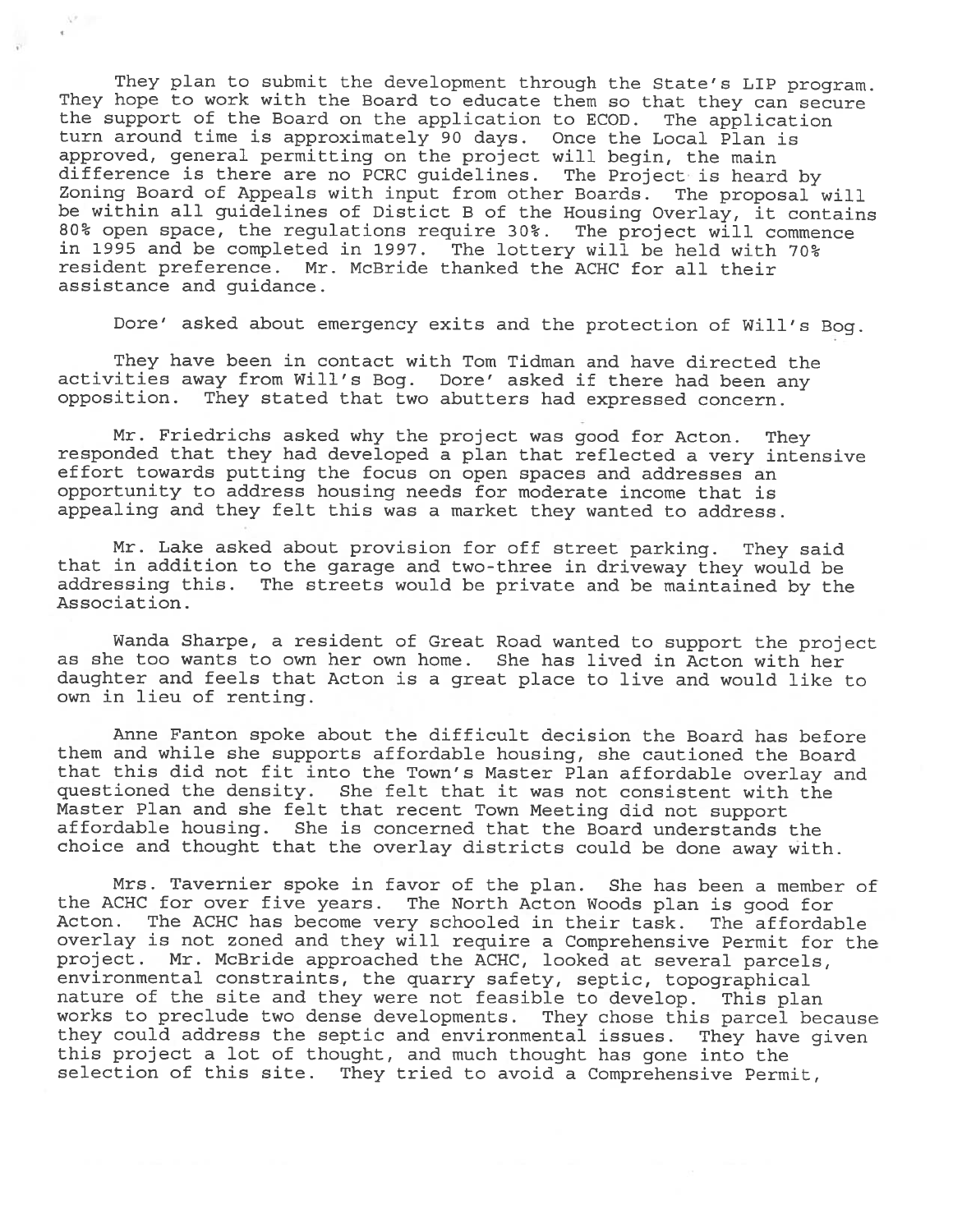the best was would be to procee<sup>d</sup> with the LIP, this would also preclude the other dense development which would have been marketed directly at families.

Danny Megher resident of Iris Court spoke about the two tier social ills. He also questioned the condo fee structure.

Mr. McBride responded that they anticipate the condo fee of between  $$125-150.$ 

Jane Power, an abutter questioned the propose<sup>d</sup> retention pond. They anticipate a 50 foot buffer minimum and will try to pull it back and work to address her concerns.

John Noun of the Acton Housing Authority, urged Board support of this project. He felt it would be good for Acton for <sup>a</sup> number of reasons. He felt it would be very short sighted to pu<sup>t</sup> off any opportunity to obtain affordable housing units.

Richard Ryan, <sup>a</sup> resident and renter for seven years urge<sup>d</sup> the Boards suppor<sup>t</sup> of this project.

Mr. Hunter is convinced that it is <sup>a</sup> reasonable <sup>p</sup>lan, perhaps we might need to revise Acton's Master Plan. The concep<sup>t</sup> propose<sup>d</sup> sounds like <sup>a</sup> very attractive <sup>p</sup>lace to live.

DORE' HUNTER - Moved to gran<sup>t</sup> approva<sup>l</sup> for the project under the Local Initiative Program. NANCY TAVERNIER - Second. 3-1. wayne Friedrichs abstaining.

### CONSENT CALENDAR

DORE' HUNTER - Moved to accep<sup>t</sup> the Consent Calendar as printed with the addition of the Crown Resistance Day Proclamation. NANCY TAVERNIER - Second. UNANIMOUS VOTE. Mr. Friedrichs will represen<sup>t</sup> the Board at the Crown Resistance Day activities.

### SELECTMEN'S BUSINESS

WEST ACTON DAY - Mr. Friedrichs spoke to the Board about the upcoming West Acton Day. The merchants feel it is <sup>a</sup> way to bring them and the neighborhood together. The committee is also looking at getting permission to close an area of the district off. They feel that Mass Ave. from Central to Windsor would be <sup>a</sup> possible area to close. In addition they are asking for permission to <sup>p</sup>lace <sup>a</sup> banner across Route <sup>111</sup> between the Pharmacy and the Real Estate Bldg. to advertise the event. They anticipate that the event will attract <sup>2</sup> to 4,000 people. Mr. Norman of the Travel Agency spoke to the banner reques<sup>t</sup> and the importance of this event to the West Acton community.

Nancy Tavernier was concerned that they were anticipating donations to the West Acton Library when there were other Town Departments as equally deserving of this type of donation. They felt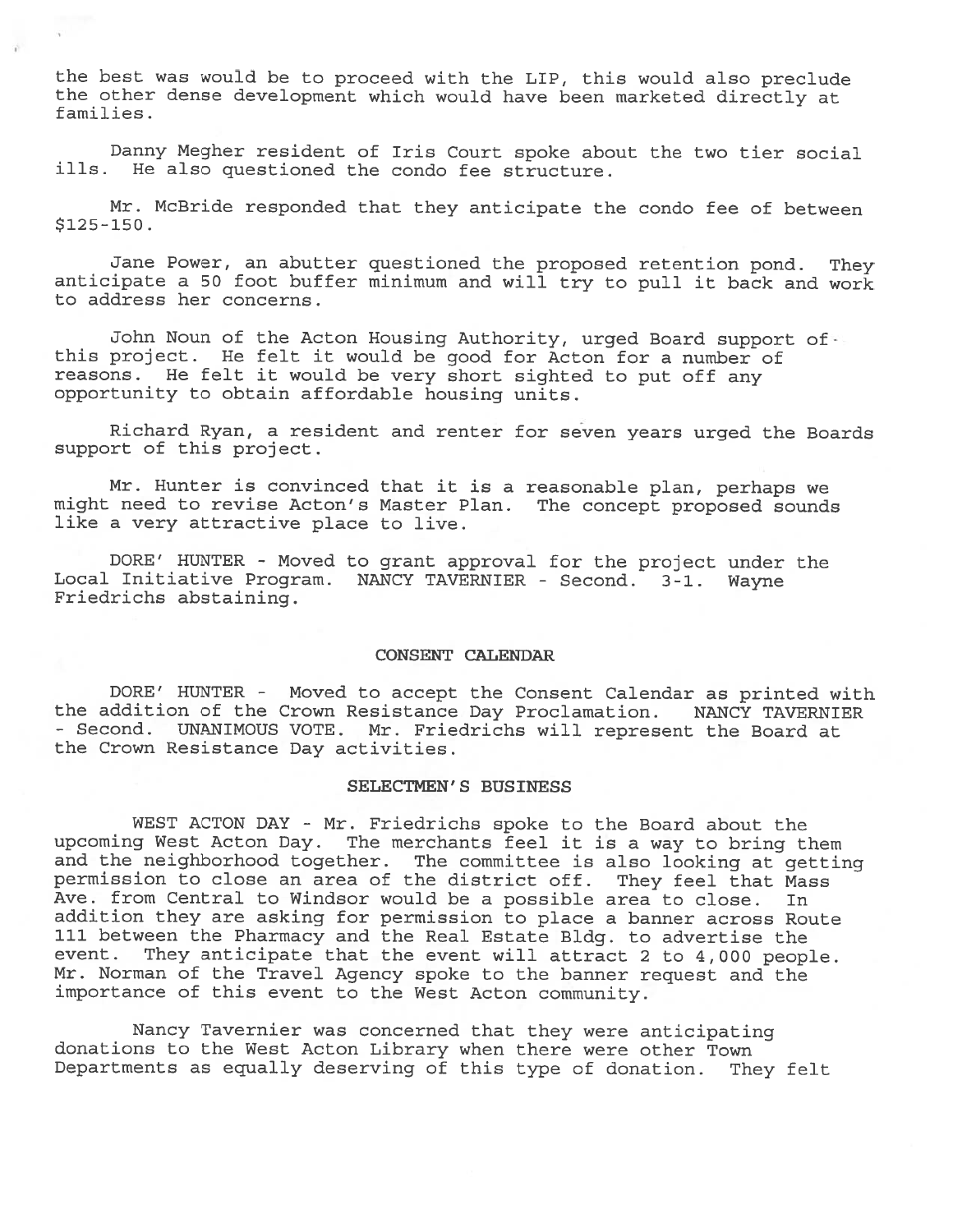that this year they wanted to give to the Library since it was in the district, and that perhaps next year they would investigate other areas of town governmen<sup>t</sup> to donate to. Nancy wanted to be sure <sup>a</sup> precedent would not be set by approving the banner. Mr. Hunter asked that staff look into the Banner issue with an eye towards safety for all those concerned.

DORE' HUNTER - Moved approval for the banner to be installed across Route 111, said banner to be installed no earlier than three weeks prior to the event and removed within 2 days of the conclusion of the event. Staff to monitor the details regarding mounting and public safety with the applicant. This approval is viewed as special because of the fact that the event takes place at the banner site, and is to be <sup>a</sup> one time approval to advertise this particular event. WAYNE FRIEDRICHS - Second. UNANIMOUS VOTE. itat this year they wanted to give to the Library since it wising that<br>district, and that perhaps mere year they would investigate<br>of from government to donate to. Nancy wanted to be sure a<br>solid not be set by approving t

DORE' HUNTER - MOVED to commend the group for the very interesting project they have undertaken. NANCY TAVERNIER - Second. UNANIMOUS VOTE.

POST OFFICE SQ. TRAFFIC LIGHT - Don Johnson outlined the traffic light at the Post Office Sq. intersection. Staff has been working on this and has reviewed it extensively. DORE' HUNTER - Moved to approve the Manager's recommendations with indicate approval and issuance of the necessary permits prior to the acceptance of the Traffic Signal by the Town. NANCY TAVERNIER - Second. UNANIMOUS VOTE.

ACTON 2001 - Ms. Tavernier brought to the Board's attention the Meeting date of October 26 at 7:00 for the Acton 2001 Committee to begin the swap of information on the process of growth in Acton.

SCHOOL/TOWN - Mr. Lake commented on his recent conversations with the Chair's of the Local and Regional School Committees. He/they feel it is important to begin to meet to work out potential budget issues and problems. Mr. Lake wanted to resume these meetings. Mr. Hunter felt that some meetings would be helpful and work was needed to address <sup>a</sup> three year financial plan.

LEAGUE OF WOMEN VOTERS - Mrs. Tavernier reminded the Board about the League's opening meeting and urged Board's attention and attendance.

#### TOWN MANAGER' S CONCERNS

The Concord Road bridge is open. The pavemen<sup>t</sup> is not in <sup>p</sup>lace but the bridge is open to traffic.

The Board adjourned at 9:30 P.M.

istine M.

Recording Se cmjW11- $(55<sup>2</sup>)$ 

 $\overline{\phantom{0}}$ Clerk  ${\mathscr O}$ Date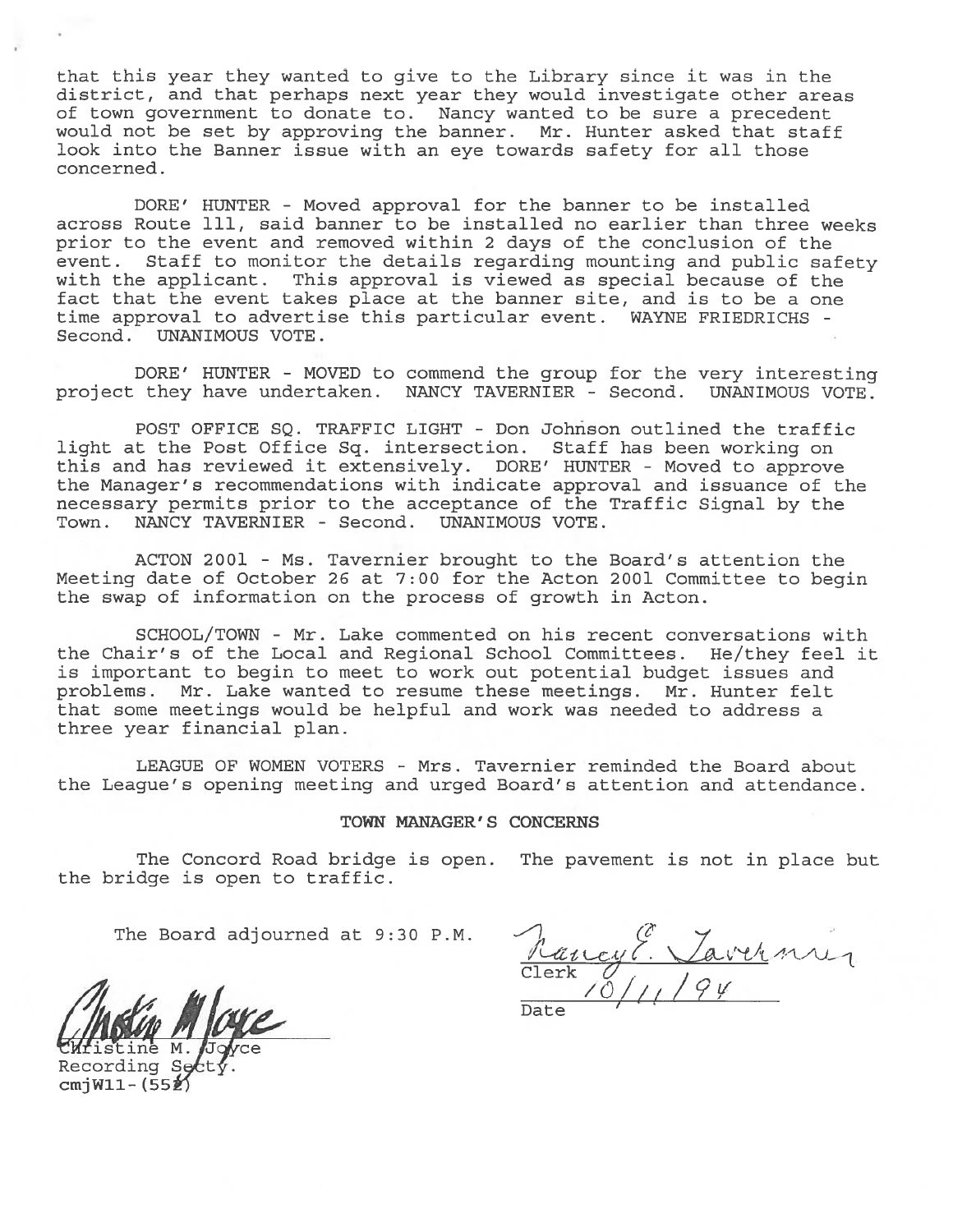ti.

TO: Board of Selectmen

, ,  $\sigma$  ,

FROM: NORMAN D. LAKE, Chairman

SUBJECT: SELECTMEN'S REPORT

## AGENDA

# ROOM 204

## SEPTEMBER 13, 1994

- I. CITIZEN'S CONCERNS
- II. PUBLIC HEARINGS & APPOINTMENTS
- 1. 7:30 ACTON MEMORIAL LIBRARY FOUNDATION The Foundation will be making <sup>a</sup> formal presentation of funds to be used for Sunday Library Hours to the Board for acceptance.
- 2. 7:35 COMMON VICTUALLERS LICENSE DUNKIN DONUTS Enclosed <sup>p</sup>lease find application and staff comment regarding the reques<sup>t</sup> for issuance of <sup>a</sup> Common Victuallers License for Dunkin Donuts at the Main Street store for Board action.
- 3. 7:40 BOSTON EDISON WOOD LANE Enclosed <sup>p</sup>lease find reques<sup>t</sup> and Staff comment for Board review and action.
- 4. 7:42 BOSTON EDISON/NEW ENGLAND TELEPHONE POWDERMILL ROAD Enclosed <sup>p</sup>lease find the formal follow up paperwor<sup>k</sup> on <sup>a</sup> reques<sup>t</sup> that was approved prior to public hearing for Board action.
- 5. 8:00 ACHC Acton Community Housing Corporation representatives will be in to discuss the current proposal for affordable housing development on Harris Street being developed by Mr. Jack McBride. Enclosed please find staff comments as well as other materials from ACHC and Mr. McBride.

#### III. SELECTMEN'S BUSINESS

- 6. WEST ACTON DAY CELEBRATION Selectman Friedrichs will be discussing several issues with regar<sup>d</sup> to West Acton Day. Enclosed please find staff memo for Board review.
- 7. POST OFFICE SQ. TRAFFIC LIGHT -Enclosed please find correspondence regarding acceptance of the Traffic Light as conditioned by the Site Plan for Board review.
- IV. CONSENT AGENDA
- 8. AMENDED DECISION, Site Plan 10/28/71-26 -Shell Oil, 341 Great Road - Enclosed please find the amended Decision for Board review and action.